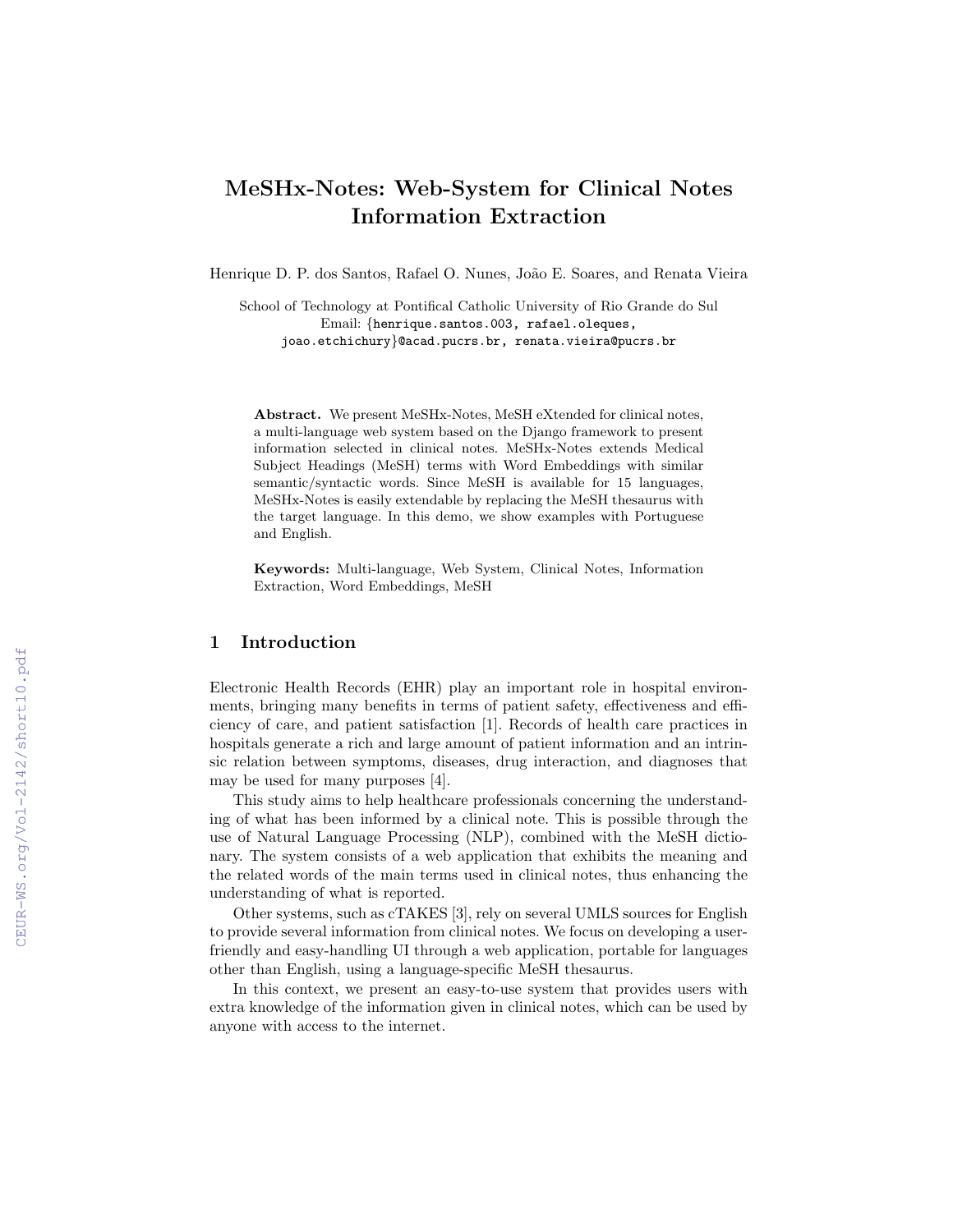#### 2 System Description

The system consists of a web application that receives clinical notes, identifies the main terms, and then, returns their definition, similar words and a link to the MeSH dictionary. Its development is based on Python, Django, Pandas, Bootstrap, JQuery, Word Embeddings, XPath, and the MeSH thesaurus.

#### 2.1 Data Source

Three resources are used to develop MeSHx-Notes, as described below. In addition, we describe the process to generate the word embedding vectors.

Electronic Health Records The Portuguese dataset was obtained from Hospital Nossa Senhora da Conceição (HNSC). The English dataset was obtained from i2b2 Challenge [5] from 2008 to 2012. It is a set of nine datasets from several shared tasks promoted by Informatics for Integrating Biology and the Bedside (i2b2).

Medical Subject Headings (MeSH) MeSH is a "controlled vocabulary" Metathesaurus, developed by the National Library of Medicine (NLM). As of 2013, MeSH has 54,935 entries where each entry has a unique tree number and consists of 26,851 main headings and 213,000 entry terms that increase the power of classification of medical documents.

Word Embeddings Word vectors are a way of mapping words in a numerical space. A latent syntactic/semantic vector for each word is induced from a large unlabeled corpus. The Portuguese and English model for the word embeddings was trained with Word2Vec [2]. For the Portuguese version, we used 21 million sentences from HNSC's medical records, trained with 50 dimensions per word and 100 minimum word count. This training resulted in 63 thousand word vectors used as a semantic model in the neural network below. For the English version, we used 171 thousand sentences from the i2b2 challenge dataset, trained with 50 dimensions and 10 minimum word count, resulting in 17 thousand word vectors.

#### 2.2 Back-end

First, the MeSH dictionary is generated, using previously saved data in an XML file, containing ID, name, scope, terms, and qualifier. The dictionary is enriched by identifying similar words using Word Embeddings, so that we provide a greater range of terms, which are stored in the terms field. We consider higher similarity degrees to identify those words. An initial evaluation made by the authors resulted in 67% accuracy.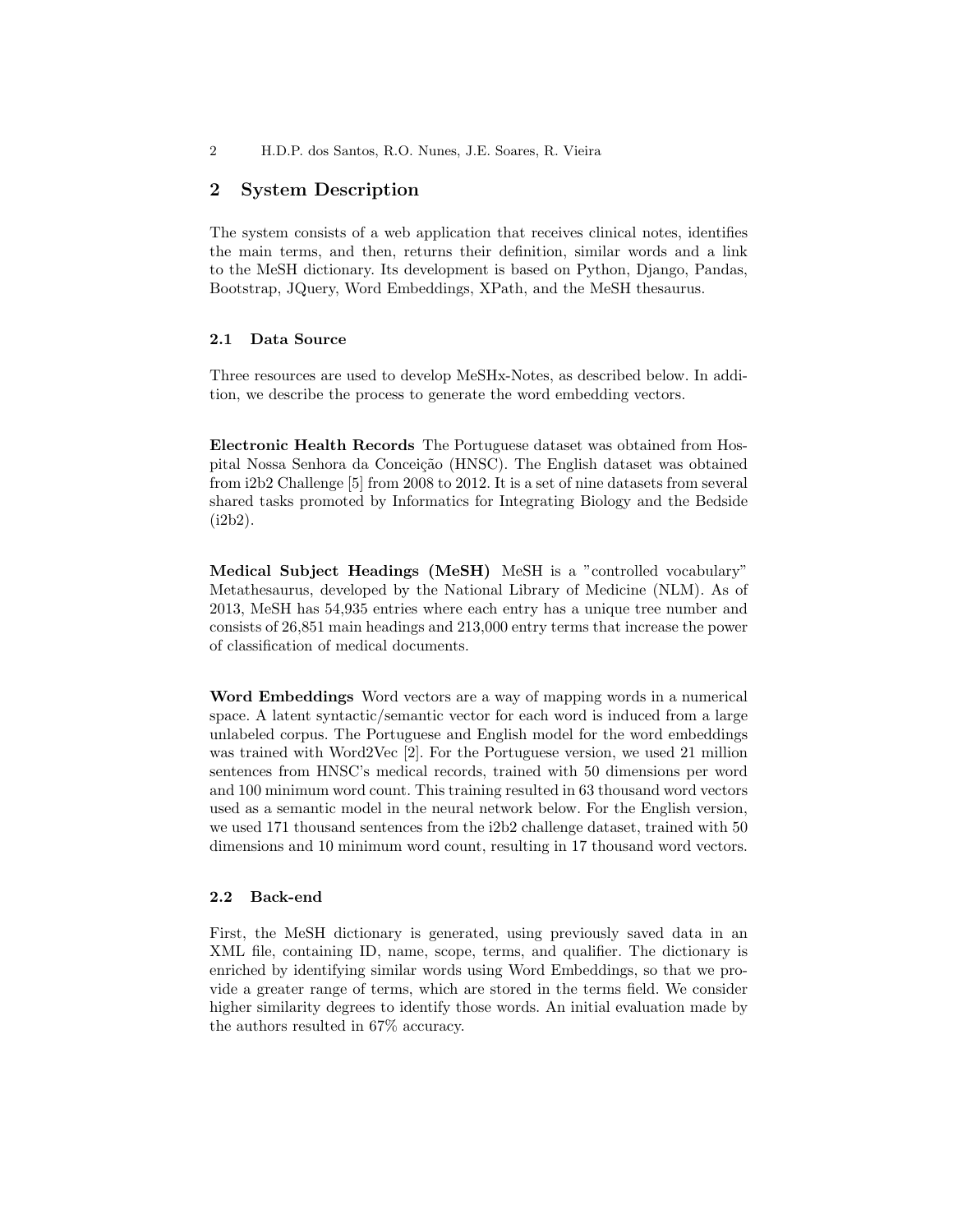|         |                        | Heading Original Terms New Similar Terms        |
|---------|------------------------|-------------------------------------------------|
|         | Abdomem abdomem, belly | abd, abdome                                     |
|         |                        | Celecoxib celecoxib, celebrex norvasc, losartan |
| Abscess | abcesso, absceso       | abscess, abscesses                              |

Table 1. Enrichment of MeSH Terms

In Table 1 we show some concepts that are commonly used in clinical notes. Each concept has a heading in the MeSh dictionary, its terms, and the new identified terms. For example, the heading "Abscesso" had "abcesso" and "absceso" as the original terms, and "abscess" and "abscesses" were added as new terms.

After that step, we read the clinical notes, using Pandas, in the web application, using Django as the development framework. Each word found in the dictionary is captured and the lists of original and new similar words are stored.

#### 2.3 Front-end

When a clinical note is shown to the user, the words from the (enriched) dictionary are highlighted. These words are shown in different colors, according to the classes: medication, diagnosis, procedure or anatomy. We provide users with not only that, but also a navigation bar to go through all the desired clinical notes. This page is developed using JQuery and Bootstrap.



Fig. 1. Example of clinical notes with highlighted terms, color legend for each category, and MeSH descriptor.